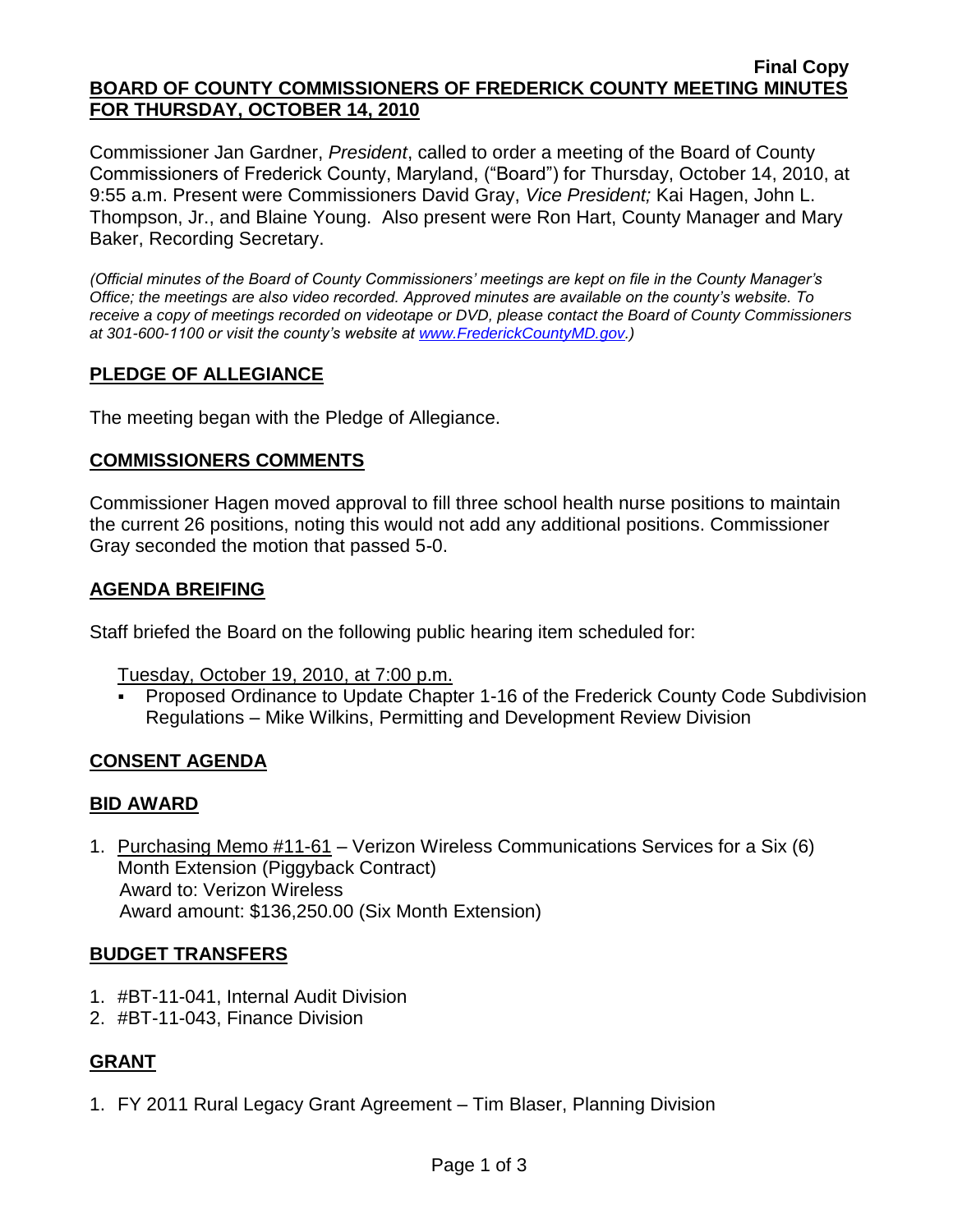#### **Final Copy BOARD OF COUNTY COMMISSIONERS OF FREDERICK COUNTY MEETING MINUTES FOR THURSDAY, OCTOBER 14, 2010**

## **MISCELLANEOUS**

1. Annual Report of the Development Road Improvement Fund – John Kroll, Finance Division

Commissioner Young requested a separate vote on Bid Award #1.

Commissioner Hagen moved approval of the consent agenda as presented with the exception of Bid Award #1. Commissioner Gray seconded the motion that passed 5-0.

Commissioner Gray moved approval of Bid Award #1 as presented. Commissioner Hagen seconded the motion that passed 4-1 with Commissioner Young opposed.

#### **ADMINISTRATIVE BUSINESS**

## **Countywide Bikeways and Trails Plan Update Work Program and Ad-hoc Bicycle Pedestrian Advisory Committee – John Thomas, Planning Division**

Mr. Thomas presented the updates.

The Board took no action as this item was for information only.

#### **FY 2011 Maryland Housing Rehabilitation Program Letter of Intent – Jenny Short, Citizens Services Division**

Ms. Short presented the letter of intent.

Commissioner Hagen moved approval of the letter of intent as presented and the associated budget transfer. Commissioner Gardner seconded the motion that passed 5-0.

The Board approved this item being on the consent agenda from this point forward.

## **Bush Creek Middle Phase Sewer Interceptor Design Agreement – Kevin Demosky, Utilities and Solid Waste Management Division and Wendy Kearney, Office of the County Attorney**

Mr. Demosky and Ms. Kearney presented the proposed first amendment to the agreement.

There was discussion regarding language pertaining to public works agreements as reflected in Resolution #09-06, which was approved on May 7, 2009.

Commissioner Thompson moved to include language as reflected in Resolution #09-06 to the first amendment agreement unless the Board directed otherwise. Commissioner Gray seconded the motion.

The Board allowed comments from Bob Dalrymple, Esquire, Linowes and Blocher, LLP.